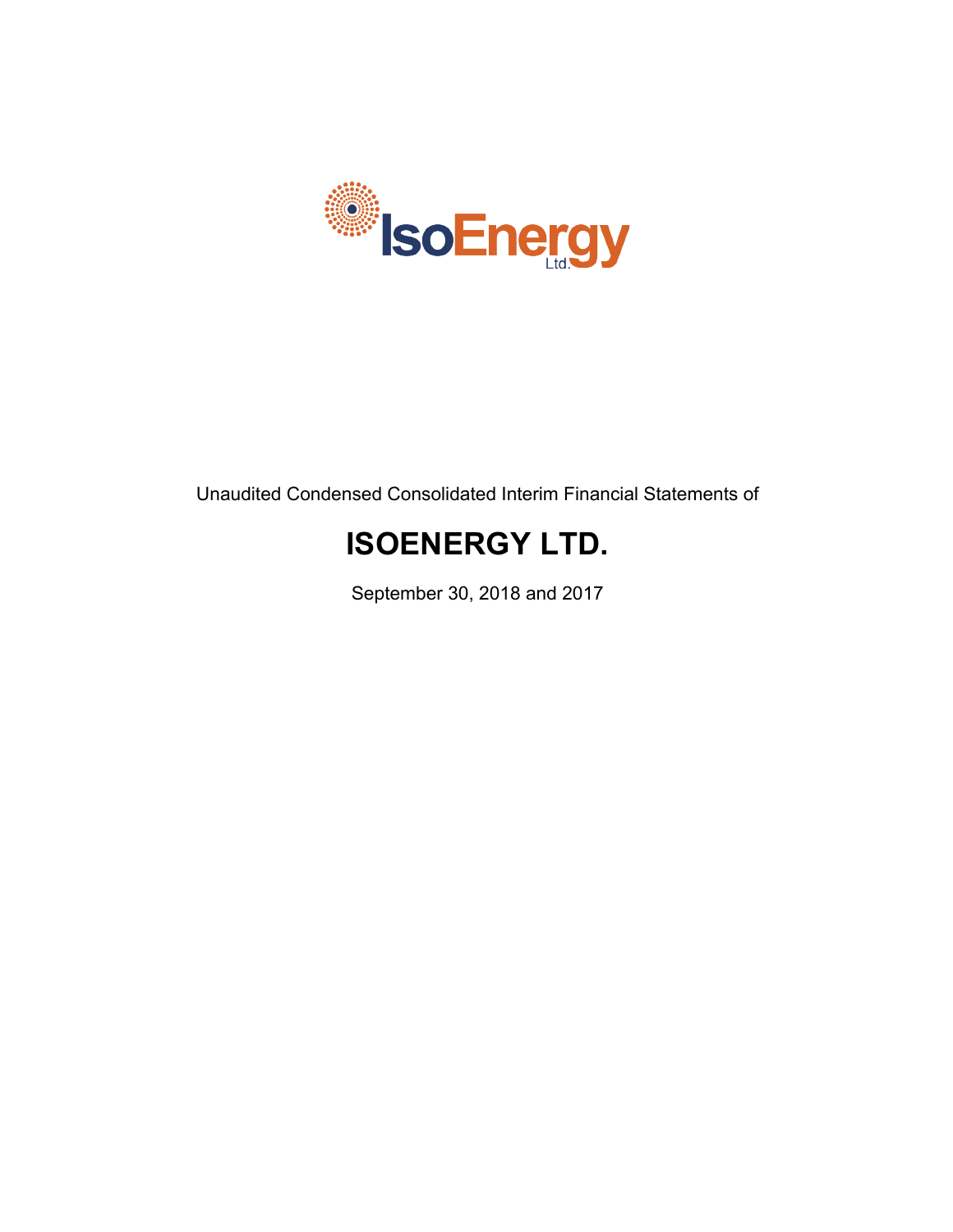## **ISOENERGY LTD. CONDENSED CONSOLIDATED INTERIM STATEMENTS OF FINANCIAL POSITION** (Expressed in Canadian Dollars)

(Unaudited) As at

|                                          | <b>Note</b> | <b>September 30, 2018</b> |               | December 31, 2017 |
|------------------------------------------|-------------|---------------------------|---------------|-------------------|
| <b>ASSETS</b>                            |             |                           |               |                   |
| <b>Current</b>                           |             |                           |               |                   |
| Cash                                     |             | \$                        | 1,853,594     | \$<br>3,324,582   |
| Accounts receivable                      |             |                           | 59,946        | 21,910            |
| Prepaid expenses                         |             |                           | 25,208        | 45,449            |
|                                          |             |                           | 1,938,748     | 3,391,941         |
| <b>Non-Current</b>                       |             |                           |               |                   |
| Deposit                                  | 7(b)        |                           | 9,274         | 5,452             |
| Equipment                                | 5           |                           | 38,214        | 52,580            |
| Exploration and evaluation assets        | 6           |                           | 43, 131, 373  | 39,065,805        |
| <b>TOTAL ASSETS</b>                      |             | \$                        | 45,117,609    | \$<br>42,515,778  |
| <b>LIABILITIES</b><br><b>Current</b>     |             |                           |               |                   |
| Accounts payable and accrued liabilities |             | \$                        | 40,402        | \$<br>137,810     |
|                                          |             |                           |               |                   |
| Flow-through share premium liability     | 7(a)        |                           |               | 109,251           |
|                                          |             |                           | 40,402        | 247,061           |
| <b>Non-Current</b>                       |             |                           |               |                   |
| Deferred income tax liability            | 8           |                           | 433,122       | 280,740           |
| <b>TOTAL LIABILITIES</b>                 |             |                           | 473,524       | 527,801           |
| <b>EQUITY</b>                            |             |                           |               |                   |
| Share capital                            | 9           |                           | 47,922,533    | 44,594,869        |
| Share option reserve                     | 9           |                           | 2,864,993     | 2,421,449         |
| Warrant reserve                          | 9           |                           | 192,021       |                   |
| Deficit                                  |             |                           | (6, 335, 462) | (5,028,341)       |
| <b>TOTAL EQUITY</b>                      |             |                           | 44,644,085    | 41,987,977        |
| <b>TOTAL LIABILITIES AND EQUITY</b>      |             |                           |               |                   |
|                                          |             | \$                        | 45,117,609    | \$<br>42,515,778  |

**Nature of operations (Note 2) Commitments (Note 7)** 

The accompanying notes are an integral part of the condensed consolidated interim financial statements These condensed consolidated interim financial statements were authorized for issue by the Board of Directors on November 5, 2018

**"***Craig Parry***" "***Trevor Thiele***" Craig Parry, CEO, Director Trevor Thiele, Director**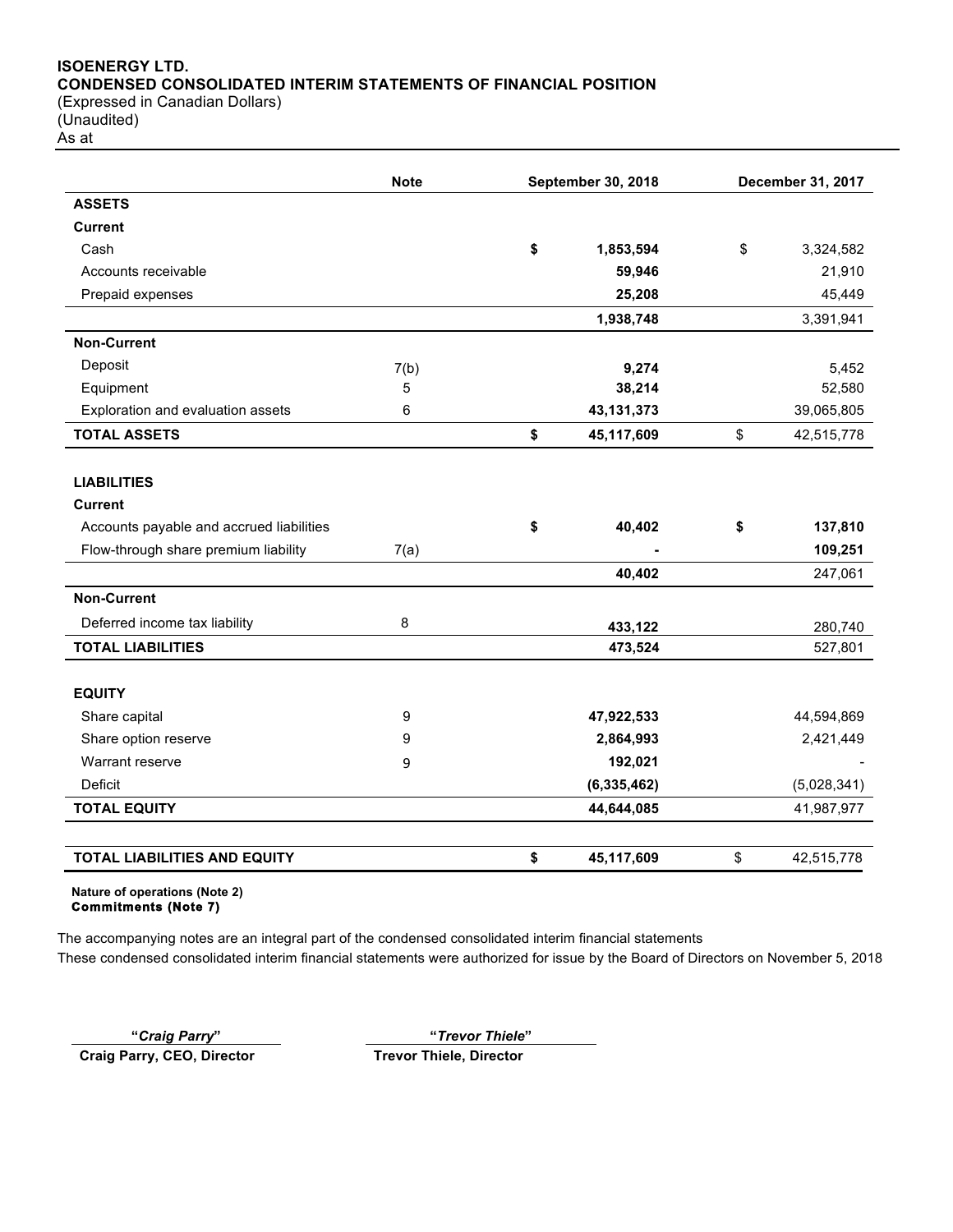## **ISOENERGY LTD. CONDENSED CONSOLIDATED INTERIM STATEMENTS OF LOSS AND COMPREHENSIVE LOSS** (Expressed in Canadian Dollars)

(Unaudited)

|                                                                                    |             | For the three months ended<br>September 30 |                              |      | For the nine months ended<br>September 30 |      |                               |      |                                |
|------------------------------------------------------------------------------------|-------------|--------------------------------------------|------------------------------|------|-------------------------------------------|------|-------------------------------|------|--------------------------------|
|                                                                                    | <b>Note</b> | 2018                                       |                              | 2017 |                                           | 2018 |                               | 2017 |                                |
| Share-based compensation<br>Administrative salaries, contract and<br>director fees | 9           | \$                                         | 158,863<br>155,737           | \$   | 259,821<br>172,592                        | S    | 275,759<br>479,031            | \$   | 840,758<br>536,373             |
| Investor relations<br>Office and administrative<br>Professional fees               |             |                                            | 261,313<br>37,035<br>12,545  |      | 39,378<br>35,912<br>173,224               |      | 353,409<br>110,749<br>126,653 |      | 150,734<br>112,708<br>287,851  |
| Travel<br>Public company costs<br>Interest income                                  |             |                                            | 13,375<br>14,961<br>(7, 972) |      | 16,624<br>29,499<br>(14, 183)             |      | 81,654<br>83,545<br>(21, 250) |      | 136,189<br>60,696<br>(14, 629) |
| Loss from operations                                                               |             |                                            | (645, 857)                   |      | (712,867)                                 |      | (1,489,550)                   |      | (2, 110, 680)                  |
| Deferred income tax recovery                                                       | 8           |                                            | 128,856                      |      | 95,885                                    |      | 182,429                       |      | 24,610                         |
| Loss and comprehensive loss                                                        |             |                                            | \$ (517,001)                 | \$   | (616, 982)                                |      | \$(1,307,121)                 |      | \$(2,086,070)                  |
| Loss per common share - basic<br>and diluted                                       |             | \$                                         | (0.01)                       | \$   | (0.01)                                    | \$   | (0.03)                        | \$   | (0.05)                         |
| Weighted average number of<br>common shares outstanding -<br>basic and diluted     |             |                                            | 55,191,068                   |      | 45,511,097                                |      | 51,749,281                    |      | 42.689.225                     |

The accompanying notes are an integral part of the condensed consolidated interim financial statements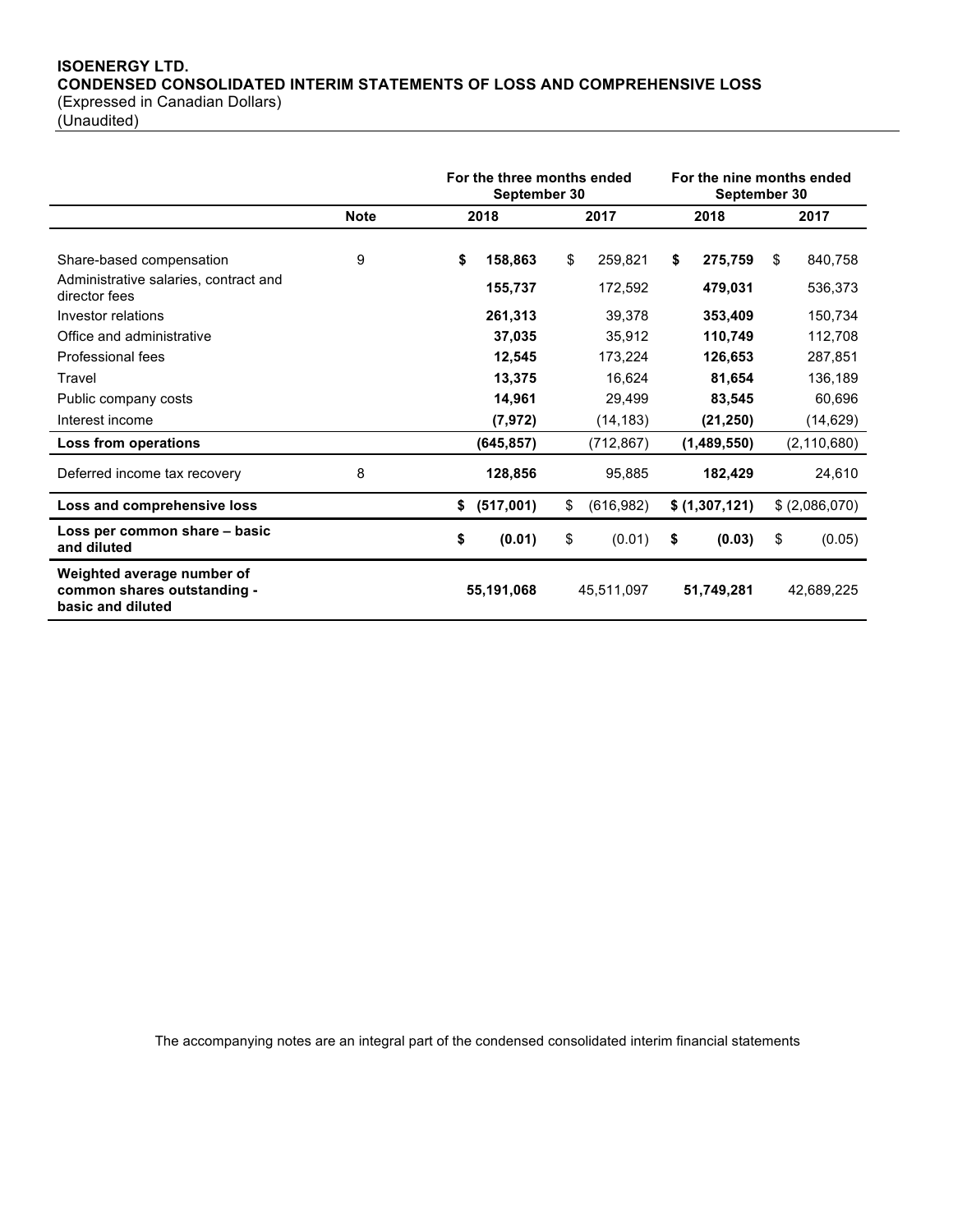## **ISOENERGY LTD. CONDENSED CONSOLIDATED INTERIM STATEMENTS OF CHANGES IN EQUITY**

(Expressed in Canadian Dollars)

(Unaudited)

|                                                                                  | <b>Note</b> | Number of<br>Common<br><b>Shares</b> | <b>Share</b><br>Capital | Warrant<br>Option<br>reserve<br>reserve |             | <b>Deficit</b> | Total                  |
|----------------------------------------------------------------------------------|-------------|--------------------------------------|-------------------------|-----------------------------------------|-------------|----------------|------------------------|
| Balance as at January 1, 2017                                                    |             | 41,060,549                           | \$40,645,694            | \$                                      | \$1,086,333 | \$(2,545,304)  | \$39,186,723           |
| Shares issued for exploration<br>and evaluation assets<br>Shares issued for cash | 9           | 4,000,000<br>999,999                 | 3,040,000<br>1,099,999  |                                         |             |                | 3,040,000<br>1,099,999 |
| Premium on flow-through<br>shares                                                |             |                                      | (130,000)               |                                         |             |                | (130,000)              |
| Share issuance costs                                                             |             |                                      | (60, 977)               |                                         |             | $\blacksquare$ | (60, 977)              |
| Share-based payments                                                             | 9           |                                      |                         | $\blacksquare$                          | 1,143,740   |                | 1,143,740              |
| Loss for the period                                                              |             |                                      |                         |                                         |             | (2,086,070)    | (2,086,070)            |
| <b>Balance as at September 30,</b><br>2017                                       |             | 46,060,548                           | \$44,594,716            | \$                                      | \$2,230,073 | \$(4,631,374)  | \$42,193,415           |
| Balance as at January 1, 2018                                                    |             | 46,060,548                           | \$44,594,869            | \$                                      | \$2,421,449 | \$(5,028,341)  | \$41,987,977           |
| Shares issued for cash                                                           | 9           | 4,800,520                            | 1,962,687               | 192,021                                 |             | $\blacksquare$ | 2,154,708              |
| Premium on flow-through<br>shares                                                |             |                                      | (234, 500)              |                                         |             | $\blacksquare$ | (234, 500)             |
| Share issuance costs                                                             |             |                                      | (32, 573)               |                                         |             |                | (32, 573)              |
| Shares issued for exploration<br>and evaluation assets                           | 9           | 4,330,000                            | 1,632,050               |                                         |             | $\blacksquare$ | 1,632,050              |
| Share-based payments                                                             | 9           |                                      |                         |                                         | 443,544     |                | 443,544                |
| Loss for the period                                                              |             |                                      |                         |                                         |             | (1,307,121)    | (1, 307, 121)          |
| Balance as at September 30,<br>2018                                              |             | 55,191,068                           | \$47,922,533            | \$<br>192,021                           | \$2,864,993 | \$(6,335,462)  | \$44,644,085           |

The accompanying notes are an integral part of the condensed consolidated interim financial statement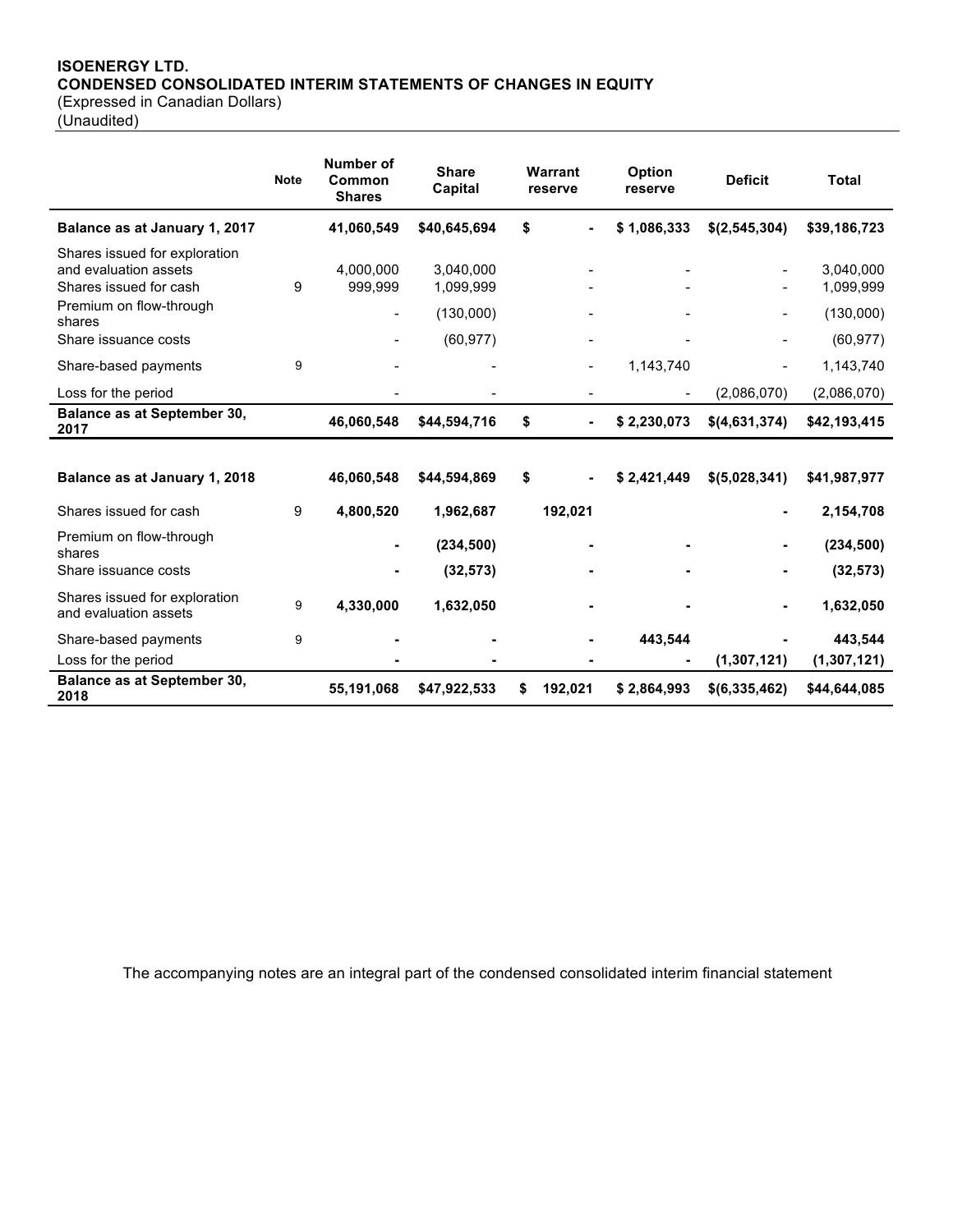## **ISOENERGY LTD. CONDENSED CONSOLIDATED INTERIM STATEMENTS OF CASH FLOWS**

(Expressed in Canadian Dollars) (Unaudited) For the nine months ended September 30

|                                                       | 2018                | 2017                |
|-------------------------------------------------------|---------------------|---------------------|
| Cash flows from (used in) operating activities        |                     |                     |
| Loss for the period                                   | \$<br>(1, 307, 121) | \$<br>(2,086,070)   |
| Items not involving cash:                             |                     |                     |
| Share-based payments                                  | 275,759             | 840,758             |
| Deferred income tax (recovery) expense                | (182, 429)          | (24, 610)           |
| Depreciation expense                                  | 3,070               | 3,713               |
| Changes in non-cash working capital                   |                     |                     |
| Account receivable                                    | (38, 036)           | 148,893             |
| Prepaid expenses                                      | 20,241              | 35,385              |
| Deposits                                              | (3,822)             |                     |
| Accounts payable and accrued liabilities              | (97, 408)           | (67, 345)           |
|                                                       | \$<br>(1, 329, 746) | \$<br>(1, 149, 276) |
| Cash flows used in investing activities               |                     |                     |
| Acquisition of exploration and evaluation assets      | \$<br>(253, 247)    | \$<br>(247, 988)    |
| Additions to exploration and evaluation assets        | (2,001,190)         | (1,947,141)         |
| Additions to equipment                                |                     | (5,238)             |
|                                                       | \$<br>(2, 254, 437) | \$<br>(2, 200, 367) |
| Cash flows provided by (used in) financing activities |                     |                     |
| Share issued                                          | \$<br>2,154,708     | \$<br>1,099,999     |
| Share issuance costs                                  | (41, 513)           | (83, 320)           |
|                                                       | \$<br>2,113,195     | \$<br>1,016,679     |
| Change in cash                                        | \$<br>(1,470,988)   | \$<br>(2,332,964)   |
| Cash, beginning of period                             | 3,324,582           | 6,491,460           |
|                                                       |                     |                     |
| Cash, end of period                                   | \$<br>1,853,594     | \$<br>4,158,496     |

The accompanying notes are an integral part of the unaudited condensed consolidated interim financial statement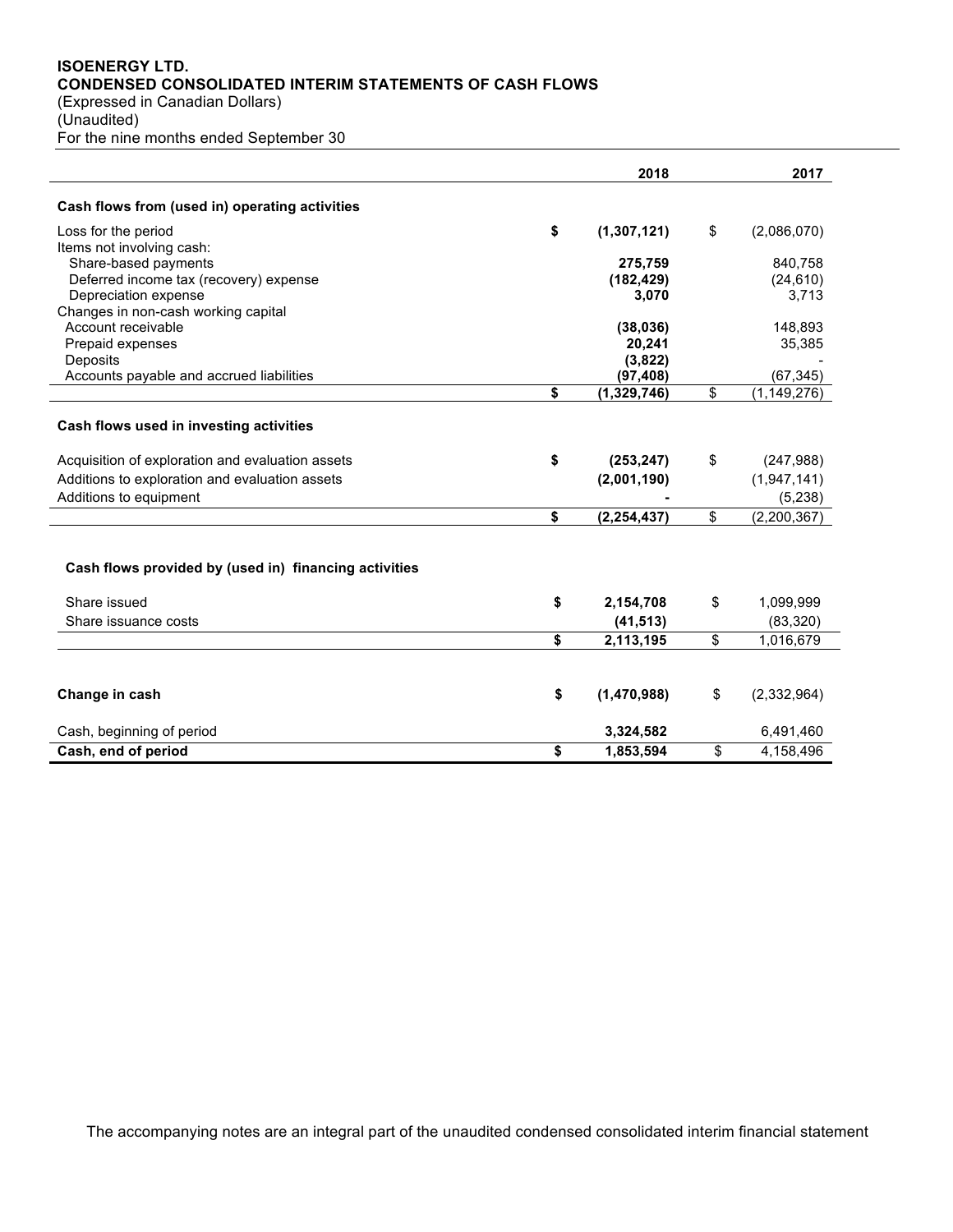## **1. REPORTING ENTITY**

IsoEnergy Ltd. including its subsidiaries and predecessor companies (as described below, "IsoEnergy", or the "Company") is an exploration stage entity engaged in the acquisition, exploration and evaluation of uranium properties in Canada. On September 30, 2018 the Company's registered and records office is located on the 10<sup>th</sup> Floor, 595 Howe Street, Vancouver, BC, V6C 2TS. The Company lists its common shares on the TSX Venture Exchange (the "**TSXV**").

Effective December 13, 2017 IsoEnergy sold its interest in its only subsidiary, IsoOre Ltd. for nominal consideration. As of September 30, 2018, the Company did not have any subsidiaries and NexGen Energy Ltd ("NexGen") holds 58.9% of IsoEnergy's outstanding common shares.

## **2. NATURE OF OPERATIONS**

As an exploration stage company, the Company does not have revenues and historically has recurring operating losses. As at September 30, 2018, the Company had accumulated losses of \$6,335,462 and working capital of \$1,898,346 (working capital is defined as current assets less accounts payable and accrued liabilities). The Company depends on external financing for its operational expenses.

The business of exploring for and mining of minerals involves a high degree of risk. As an exploration company, IsoEnergy is subject to risks and challenges similar to companies at a comparable stage. These risks include, but are not limited to, negative operating cash flow and dependence on third party financing; the uncertainty of additional financing; the limited operating history of IsoEnergy; the lack of known mineral resources or reserves; the influence of a large shareholder; alternate sources of energy and uranium prices; aboriginal title and consultation issues; risks related to exploration activities generally; reliance upon key management and other personnel; title to properties; uninsurable risks; conflicts of interest; permits and licenses; environmental and other regulatory requirements; political regulatory risks; competition; and the volatility of share prices.

The underlying value of IsoEnergy's exploration and evaluation assets is dependent upon the existence and economic recovery of mineral reserves and is subject to, but not limited to, the risks and challenges identified above. Changes in future business conditions or the failure to raise additional funds could require material write-downs of the carrying value of IsoEnergy's exploration and evaluation assets.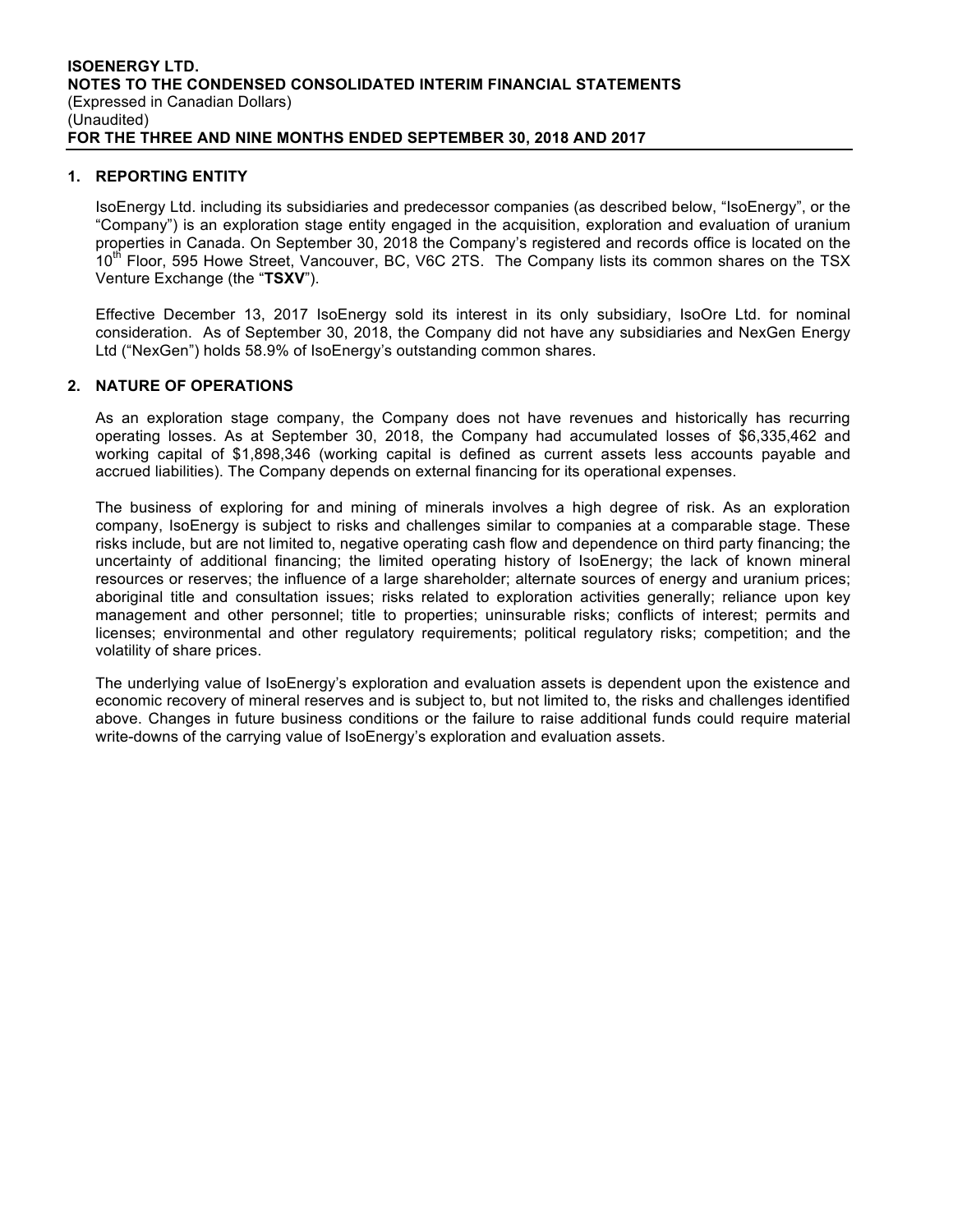## **3. BASIS OF PRESENTATION**

#### **Statement of Compliance**

These condensed interim consolidated financial statements for the period ended September 30, 2018, including comparatives, have been prepared in accordance with International Accounting Standard ("IAS") 34 Interim Financial Reporting. They do not include all of the information required by International Reporting Standards ("IFRS") for annual financial statements and should be read in conjunction with the audited financial statements for the year ended and as at December 31, 2017.

#### **Basis of Presentation**

These condensed consolidated interim financial statements have been prepared on a historical cost basis, except for certain financial instruments which have been measured at fair value. In addition, these unaudited condensed consolidated interim financial statements have been prepared using the accrual basis of accounting except for cash flow information. All monetary references expressed in these notes are references to Canadian dollar amounts ("\$"). These unaudited condensed consolidated interim financial statements are presented in Canadian dollars, which is the functional currency of the Company and its subsidiary.

#### **Critical accounting judgments, estimates and assumptions**

The preparation of the condensed consolidated interim financial statements requires management to make judgments, estimates and assumptions that affect the reported amounts of assets, liabilities, and contingent liabilities at the date of the financial statements and the reported amounts of revenues and expenses during the reporting period. Estimates and assumptions are continuously evaluated and are based on management's experience and other factors, including expectations of future events that are believed to be reasonable in the circumstances. Uncertainty about these judgments, estimates and assumptions could result in outcomes that require a material adjustment to the carrying amount of the asset or liability affected in future periods.

Information about significant areas of estimation uncertainty considered by management in preparing the financial statements are set out in Note 3 to the audited financial statements for the period ended December 31, 2017 and have been consistently followed in preparation of these condensed consolidated interim financial statements.

## **4. SIGNIFICANT ACCOUNTING POLICIES**

The accounting policies followed by the Company are set out in Note 4 to the audited financial statements for the year ended December 31, 2017 and have been consistently followed in preparation of these condensed consolidated interim financial statements except as noted below.

#### **New standards adopted:**

The Company reviewed certain new standards that were issued by IAS board that are mandatory for accounting periods beginning on or after January 1, 2018. These standards are listed below and had no impact on the Company.

IFRS 9 – Financial Instruments is a new standard that replaced IAS 39 – Financial Instruments:recognition and Measurement for classification and measurement of financial instruments.

IFRS 2 – Share-based payments is an amended standard to clarify how to account for certain types of sharebased payment transactions. The amendments provide for the effects of vesting and non-vesting conditions on the measurement of cash-settled share-based payments, share-based payment transactions with a net settlement feature for withholding tax obligations, and a modification to the terms and conditions of a sharebased payment that changes the classification of the transaction from cash-settled to equity-settled.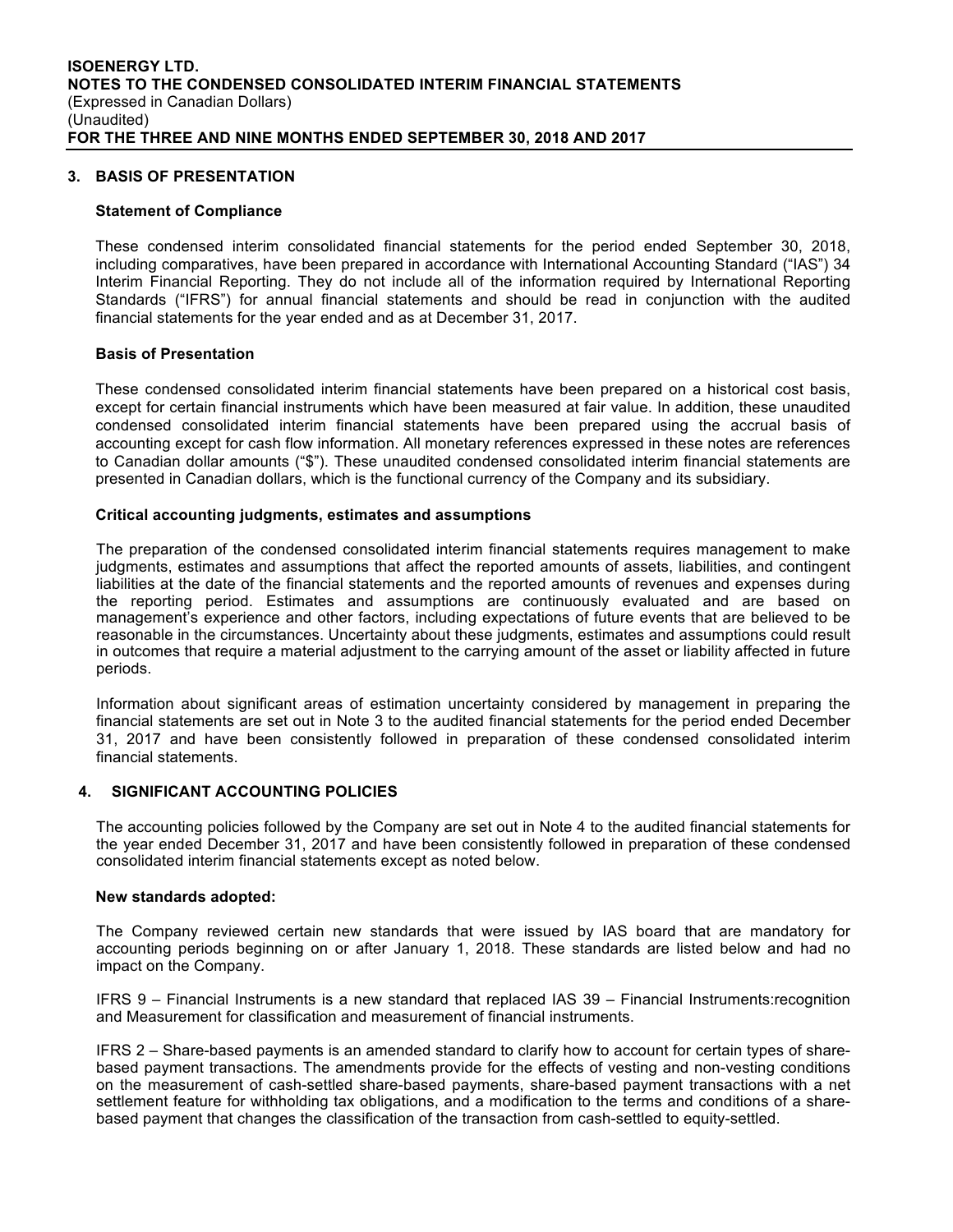## **4. SIGNIFICANT ACCOUNTING POLICIES (continued)**

#### **Future accounting pronouncements:**

The following standard has not been adopted by the Company and is being evaluated:

IFRS 16 – *Leases* is a new standard that will replace IAS 17 - *Leases* for the accounting and measurement of leases with a term of more than 12 months, effective for annual periods beginning on or after January 1, 2019. While the Company is currently finaliazing the analysis, other than the recognition of the lease premises on the balance sheet, the Company does not currently expect the standard to have a material impact on its financial statements.

## **5. EQUIPMENT**

The following is a summary of the equipment:

|                                                      | Computing<br>equipment | <b>Software</b> | <b>Field</b><br>equipment |        |    |        | <b>Office furniture</b><br>and leasehold<br>improvements |  | <b>Total</b> |
|------------------------------------------------------|------------------------|-----------------|---------------------------|--------|----|--------|----------------------------------------------------------|--|--------------|
| Cost                                                 |                        |                 |                           |        |    |        |                                                          |  |              |
| Balance, January 1, 2017                             | \$<br>8,439            | \$<br>64,947    | \$                        | 27,092 | \$ | 11,776 | \$<br>112,254                                            |  |              |
| Additions                                            | 3,911                  |                 |                           |        |    | 1,327  | 5,238                                                    |  |              |
| Balance, December 31, 2017<br>and September 30, 2018 | \$<br>12,350           | \$<br>64,947    | \$                        | 27,092 | \$ | 13,103 | \$<br>117,492                                            |  |              |
| <b>Accumulated depreciation</b>                      |                        |                 |                           |        |    |        |                                                          |  |              |
| Balance, January 1, 2017                             | \$<br>2,320            | \$<br>17,860    | \$                        | 2,710  | \$ | 610    | \$<br>23,500                                             |  |              |
| Depreciation                                         | 7,194                  | 25,989          |                           | 4,876  |    | 3,353  | 41,412                                                   |  |              |
| Balance, December 31, 2017                           | 9,514                  | 43,849          |                           | 7,586  |    | 3,963  | 64,912                                                   |  |              |
| Depreciation                                         | 1,170                  | 8,368           |                           | 2,925  |    | 1,903  | 14,366                                                   |  |              |
| Balance, September 30, 2018                          | \$<br>10,684           | \$<br>52,217    | \$                        | 10,511 | \$ | 5,866  | \$<br>79,278                                             |  |              |
| Net book value:                                      |                        |                 |                           |        |    |        |                                                          |  |              |
| Balance, December 31, 2017                           | \$<br>2,836            | \$<br>21,098    | \$                        | 19,506 | \$ | 9,140  | \$<br>52,580                                             |  |              |
| Balance, September 30, 2018                          | \$<br>1,666            | \$<br>12,730    | \$                        | 16,581 | \$ | 7,237  | \$<br>38,214                                             |  |              |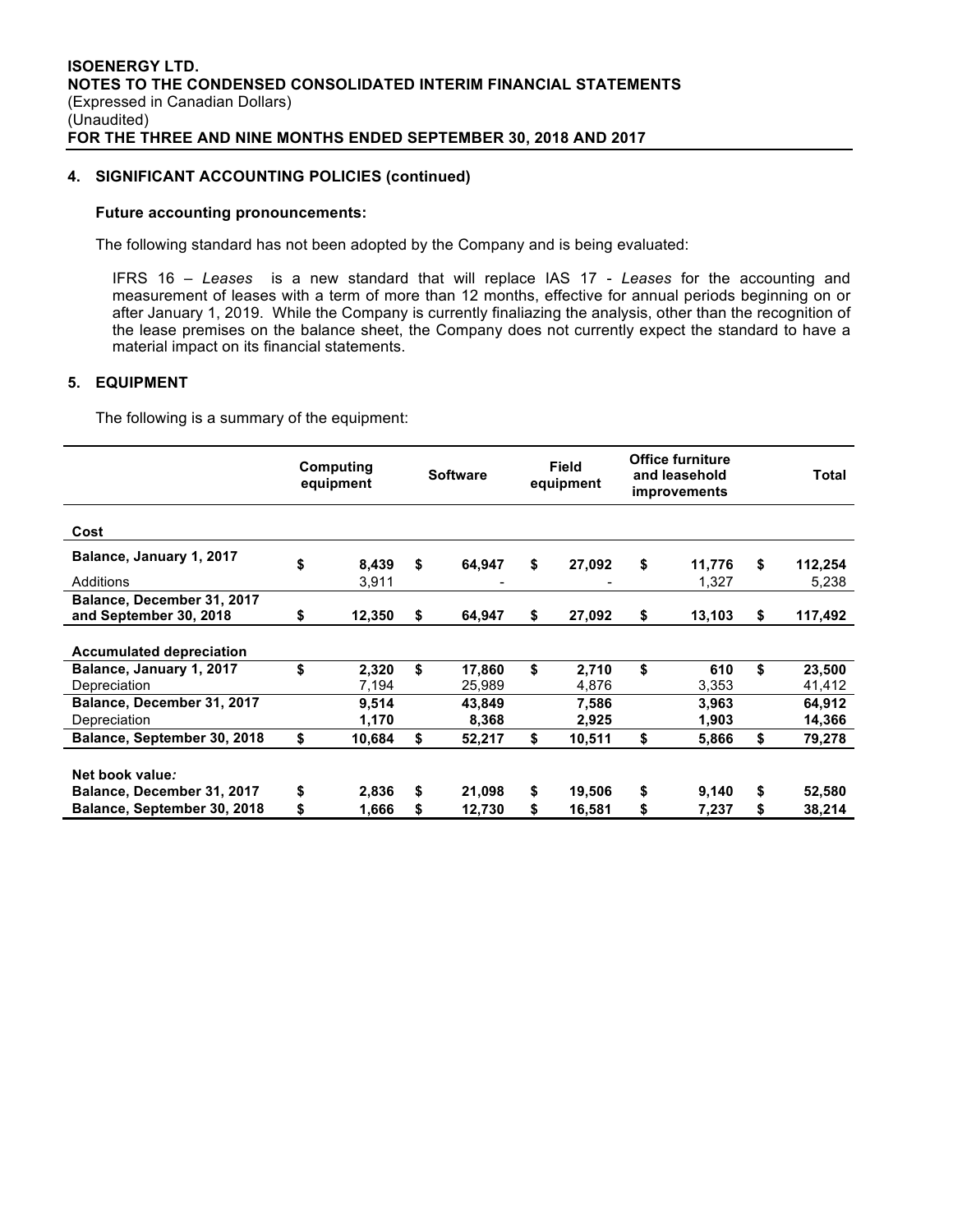## **6. EXPLORATION AND EVALUATION ASSETS**

The following is a summary of the acquisition costs and expenditures on the Company's exploration and evaluation assets:

|                             | <b>Note</b> | Nine months ended<br><b>September 30, 2018</b> |            |    | Year ended<br>December 31, 2017 |
|-----------------------------|-------------|------------------------------------------------|------------|----|---------------------------------|
| <b>Acquisition costs:</b>   |             |                                                |            |    |                                 |
| Balance, opening            |             | \$                                             | 33,398,942 | \$ | 30,100,000                      |
| Additions                   | a, b, c, d  |                                                | 1,885,297  |    | 3,298,942                       |
| Balance, closing            |             | \$                                             | 35,284,239 | \$ | 33,398,942                      |
| Deferred exploration costs: |             |                                                |            |    |                                 |
| Balance, opening            |             | \$                                             | 5,666,863  | \$ | 2,891,814                       |
| Additions:                  |             |                                                |            |    |                                 |
| Drilling                    |             |                                                | 1,079,769  |    | 1,168,096                       |
| Geological and geophysical  |             |                                                | 128,878    |    | 378,497                         |
| Labour and wages            |             |                                                | 402,271    |    | 510,398                         |
| Share-based compensation    |             |                                                | 167,785    |    | 357,475                         |
| Geochemistry and assays     |             |                                                | 102,241    |    | 143,135                         |
| Camp costs                  |             |                                                | 139,940    |    | 110,603                         |
| Travel and other            |             |                                                | 97,048     |    | 106,845                         |
| Deficiency deposit          |             |                                                | 62,339     |    |                                 |
| Total additions             |             | \$                                             | 2,180,271  | \$ | 2,775,049                       |
| Balance, closing            |             | \$                                             | 7,847,134  | \$ | 5,666,863                       |
| <b>Total costs, closing</b> |             | \$                                             | 43,131,373 | \$ | 39,065,805                      |

All claims are subject to minimum expenditure commitments and annual reviews. Annual review dates for each claim are staggered over the year. The Company expects to incur the minimum expenditures to maintain the claims.

## **(a) Radio property**

On July 5, 2017 the Company acquired 100% of the Radio property in exchange for 3,000,000 common shares of IsoEnergy, valued at \$2,340,000 and the payment of the optionors' legal fees of \$15,050. The Radio property is subject to a 2% net smelter royalty and a 2% gross overriding royalty on production from the property. The gross overriding royalty applies only to gems and gemstones.

## **(b) Geiger property**

On August 8, 2017 IsoEnergy acquired a 100% interest in three mineral claims constituting the 4,188 hectare Geiger property in the Eastern Athabasca Basin of Saskatchewan in exchange for 1,000,000 common shares of the Company, then valued at \$700,000 and a cash payment of \$100,000.

On March 29, 2018 the Company expanded the Geiger property with the acquisition of 33 claims comprised of 6,800 hectares in the Dawn Lake North Block which is contiguous with the Company's Geiger property acquired August 8, 2017. It will be treated as an expansion of the Geiger property and the combined set of claims will be referred to as Geiger henceforth. The Company acquired the claims in exchange for 3,330,000 common shares of the Company, then valued at \$0.385 per common share or \$1,282,050 and a cash payment of \$200,000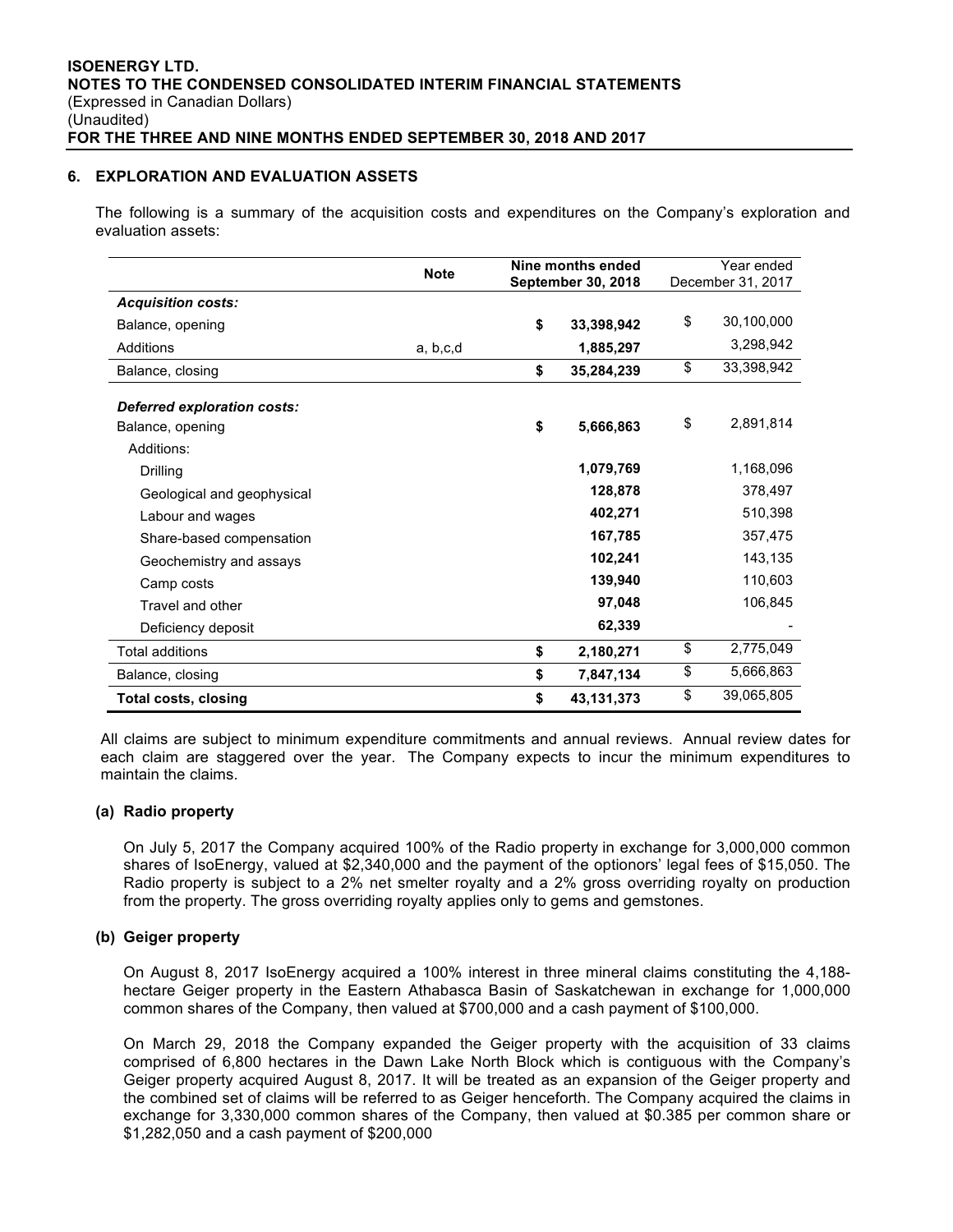#### **6. EXPLORATION AND EVALUATION ASSETS (continued)**

#### **(c) Larocque East**

On May 9, 2018, the Company acquired a 100% interest in 6 mineral claims constituting the 3,200 hectare Larocque East property in the Eastern Athabasca Basin of Saskatchewan, in exchange for \$20,000 in cash and 1,000,000 common shares valued at \$0.35 per common share or \$350,000.

#### **(d) New claim staking**

During the first quarter of 2018 and the fourth quarter of 2017, the Company spent \$19,383 and \$10,954, respectively to acquire, through staking, four new 100% owned uranium exploration properties called Whitewater, Fox, East Rim and Full Moon in the Eastern Athabasca Basin of Saskatchewan. IsoEnergy has also staked additional claims that have been consolidated into the Geiger property. The total area of all new claims combined is 25,966 hectares in 2018 and 14,554 hectares in 2017.

## **7. COMMITMENTS**

#### **(a) Flow-through expenditures**

The Company has raised funds through the issuance of flow-through shares. Based on Canadian tax law, the Company is required to spend this amount on eligible exploration expenditures by December 31 of the year after the year in which the shares were issued.

The premium paid for a flow-through share, which is the price paid for the share over the market price of the share, is recorded as a flow-through share premium liability. This liability is subsequently reduced when the required exploration expenditures are made, and accordingly, a recovery of flow-through premium is then recorded as a reduction in the deferred tax expense.

As of September 30, 2018, the Company fulfilled the required eligible exploration expenditures. As the commitment is satisfied, the remaining balance of the flow-through premium liability is recognized as a deferred tax credit.

The flow-through share premium liability is comprised of:

|                                                                                                                | <b>September 30, 2018</b> |   | December 31, 2017 |  |
|----------------------------------------------------------------------------------------------------------------|---------------------------|---|-------------------|--|
| Balance, opening                                                                                               | 109.251                   |   | 179.212           |  |
| Liability incurred on flow-through shares issued<br>Settlement of flow-through share liability on expenditures | 234,500                   |   | 130,000           |  |
| made                                                                                                           | (343,751)                 |   | (199,961)         |  |
| Balance, closing                                                                                               |                           | S | 109,251           |  |

#### **(b) Office leases**

The Company has total office lease commitments at its Vancouver office as follows:

| 2018 | S.  | 28.289    |
|------|-----|-----------|
| 2019 |     | \$108.565 |
| 2020 |     | \$113.155 |
| 2021 |     | \$113.155 |
| 2022 |     | \$113,155 |
| 2023 | \$. | 38.229    |

The Company paid a deposit of \$9,274 for the Vancouver office lease which will be applied to the final month's rent at the end of the term.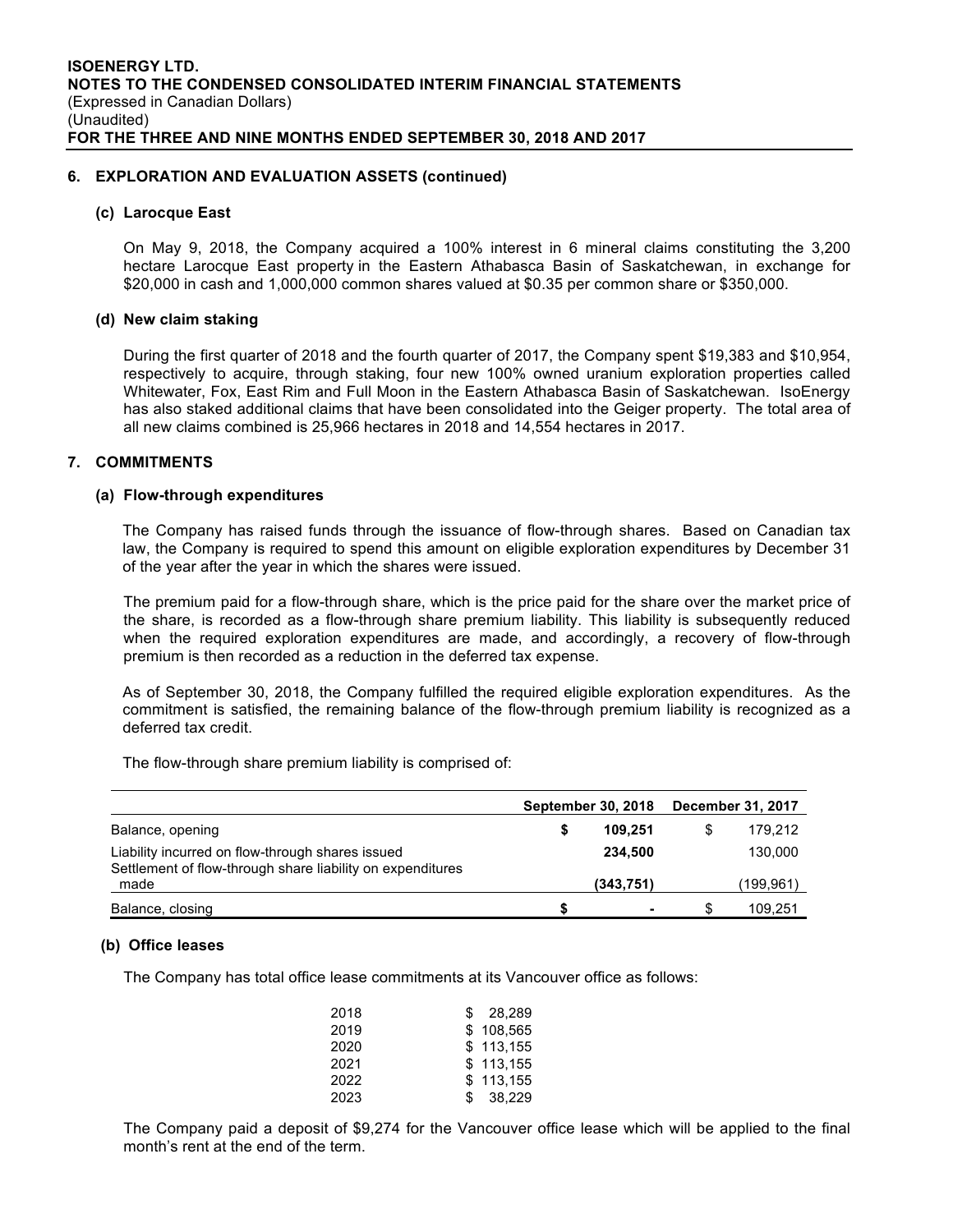## **8. INCOME TAXES**

Deferred income tax (expense) recovery comprises:

|                                                                    | For the three months ended<br>September 30 |            |   |           | For the nine months ended<br>September 30 |            |   |           |
|--------------------------------------------------------------------|--------------------------------------------|------------|---|-----------|-------------------------------------------|------------|---|-----------|
|                                                                    |                                            | 2018       |   | 2017      |                                           | 2018       |   | 2017      |
| Deferred income taxes related to operations                        | 5                                          | 138.659    | S | 122.826   | \$                                        | 331.917    | S | 342.753   |
| Flow-through renunciation<br>Release of flow-through share premium |                                            | (191, 179) |   | (40, 614) |                                           | (493, 239) |   | (479.637) |
| liability                                                          |                                            | 181,376    |   | 13.673    |                                           | 343,751    |   | 161,494   |
|                                                                    |                                            | 128.856    |   | 95.885    |                                           | 182.429    | S | 24,610    |

In the three and nine months ended September 30, 2018 the Company renounced \$704,882 and \$1,823,620 respectively (2017 - \$150,423 and \$1,776,429, respectively) of flow-through share expenditures.

## **9. SHARE CAPITAL**

**Authorized Capital** - Unlimited number of common shares with no par value.

#### **Issued**

For the nine months ended September 30, 2018:

- (a) On March 29, 2018, the Company issued 3,330,000 common shares valued at \$1,282,050 to expand their Geiger property (see Note 6(b)).
- (b) On April 19, 2018, the Company closed a flow through and non-flow through non-brokered private placement. The Company has issued 1,675,000 flow-through units (the "**FT Units**") at \$0.54 per FT Unit and 3,125,520 non flow-through units (the "**Units**") at \$0.40 per Unit raising aggregate gross proceeds of \$2,154,708. Each FT Unit consists of one flow-through common share and one-half of a share purchase warrant (each whole warrant, a "**Warrant**"), with each Warrant entitling the holder to purchase an additional common share for a period of three years at an exercise price of \$0.60. Each Unit consists of one non-flow through common share and one-half of a Warrant. Share issuance costs were \$32,573, net of \$8,940 of tax. The Warrants were valued using the residual method, whereby the proceeds received (net of the flow-through premium) in excess of the fair value of the share was allocated to the warrant and included in the Warrant reserve account in Equity.
- (c) On May 3, 2018 the Company issued 1,000,000 common shares valued at \$350,000 to acquire Laroque East uramium exploration property (see Note 6(c))

For the year ended December 31, 2017:

- (a) On May 26, 2017 the Company issued 999,999 flow-through common shares at a price of \$1.10 per share for gross proceeds of \$1,099,999. Share issuance costs were \$60,824 (net of tax of \$22,496).
- (b) On July 5, 2017 IsoEnergy issued 3,000,000 common shares valued at \$2,340,000 (\$0.78 per share) as consideration for the acquisition of 100% of the Radio property (Note 6(a)).
- (c) On August 8, 2017 the Company issued 1,000,000 common shares valued at \$700,000 (\$0.70 per share) as consideration for the acquisition of Geiger property (Note 6(b)).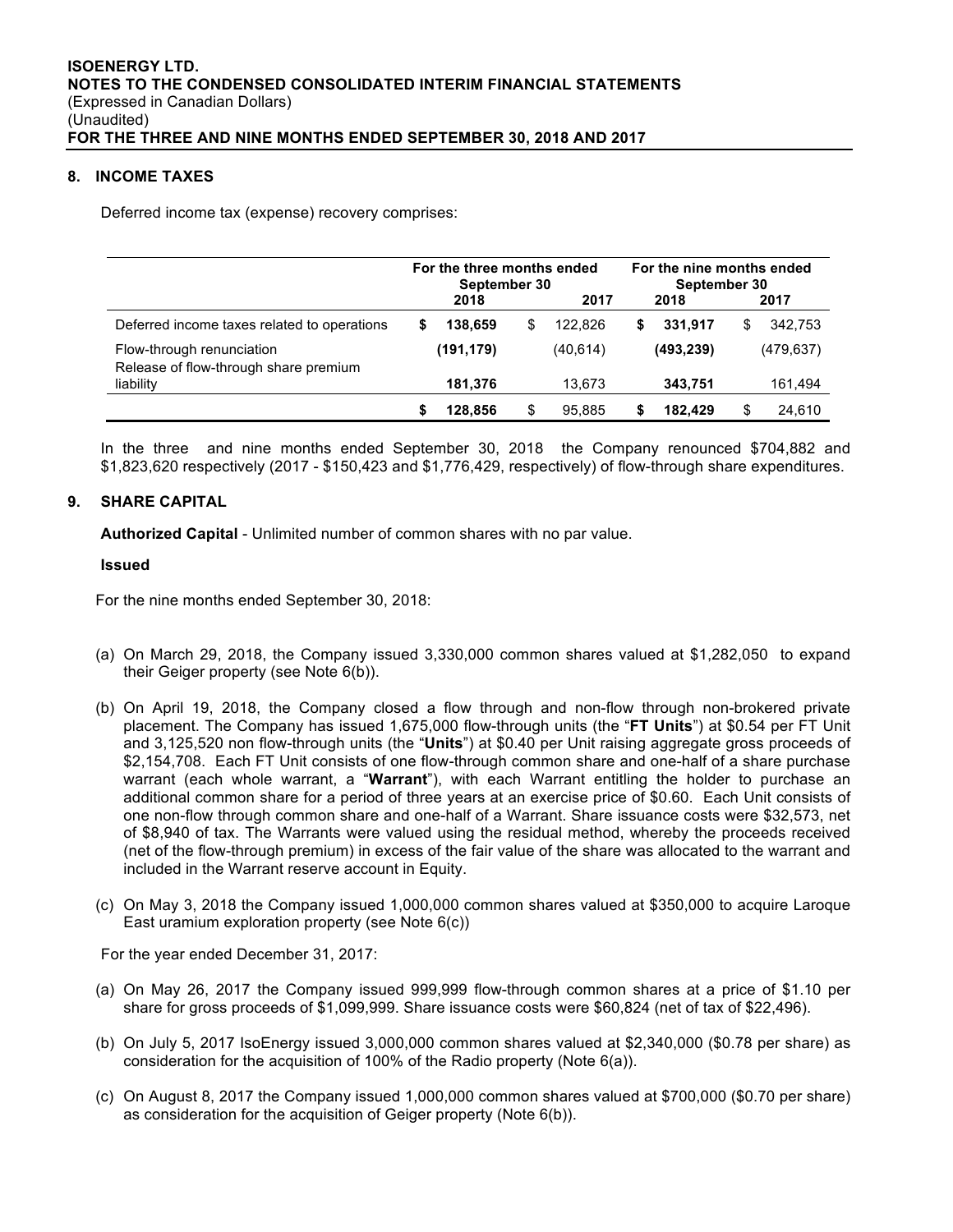#### **9. SHARE CAPITAL (continued)**

#### **Stock Options**

Pursuant to the Company's stock option plan, directors may, from time to time, authorize the issuance of options to directors, officers, employees and consultants of the Company, enabling them to acquire up to 10% of the issued and outstanding common shares of the Company. The options can be granted for a maximum term of 10 years and are subject to vesting provisions as determined by the Board of Directors of the Company.

Stock option transactions and the number of stock options outstanding on the dates set forth below are summarized as follows:

|                                | <b>Number of options</b> | <b>Weighted average</b><br>exercise price per<br>share |
|--------------------------------|--------------------------|--------------------------------------------------------|
| Outstanding January 1, 2017    | 3,775,000                | 1.00                                                   |
| Granted                        | 300,000                  | 1.00<br>S                                              |
| Outstanding December 31, 2017  | 4,075,000                | 1.00                                                   |
| Granted                        | 1,560,000                | 0.43<br>S                                              |
| Forfeited or cancelled         | (615,000)                | 0.97<br>S                                              |
| Outstanding September 30, 2018 | 5,020,000                | 0.82<br>S                                              |
| Number of options exercisable  | 2,859,991                | 0.90                                                   |

As at September 30, 2018, the Company has stock options outstanding and exercisable as follows:

| Number of<br>options | <b>Exercise</b><br>price per<br>option | Number of<br>options<br>exercisable | <b>Exercise</b><br>price per<br>option | <b>Vesting</b> | Remaining<br>contractual<br>life (years) | <b>Expiry date</b> |
|----------------------|----------------------------------------|-------------------------------------|----------------------------------------|----------------|------------------------------------------|--------------------|
| 3,100,000            | \$1.00                                 | 2,066,665                           | \$1.00                                 | (i)            | 3.07                                     | October 25, 2021   |
| 100.000              | \$1.00                                 | 100.000                             | \$1.00                                 | (ii)           | 3.07                                     | October 24, 2021   |
| 250,000              | \$1.00                                 | 166,666                             | \$1.00                                 | (i)            | 3.27                                     | January 4, 2022    |
| 50.000               | \$1.00                                 | 33,333                              | \$1.00                                 | (i)            | 3.65                                     | May 25, 2022       |
| 400.000              | \$0.57                                 | 133,331                             | \$0.57                                 | (i)            | 4.28                                     | January 8, 2023    |
| 1,080,000            | \$0.36                                 | 359,996                             | \$0.36                                 | (i)            | 4.83                                     | July 30, 2023      |
| 40.000               | \$0.36                                 |                                     | \$0.36                                 | (ii)           | 4.83                                     | July 30, 2023      |
| 5.020.000            | \$0.82                                 | 2.859.991                           | \$0.90                                 |                |                                          |                    |

(i) 1/3 annually with 1/3 vesting immediately

(ii) 25% quarterly starting one quarter after the grant date

The Company uses the Black-Scholes option pricing model to calculate the fair value of granted stock options. The model requires management to make estimates, which are subjective and may not be representative of actual results. Changes in assumptions can materially affect fair value estimates. The following weighted average assumptions were used to estimate the grant date fair values for the nine months ended September 30, 2018:

| Expected stock price volatility                | 84.53%   |
|------------------------------------------------|----------|
| Expected life of options                       | 5.00     |
| Risk free interest rates                       | 2.13%    |
| Expected dividend yield                        | $0.00\%$ |
| Weighted average share price                   | \$0.42   |
| Weighted average fair value per option granted | \$0.28   |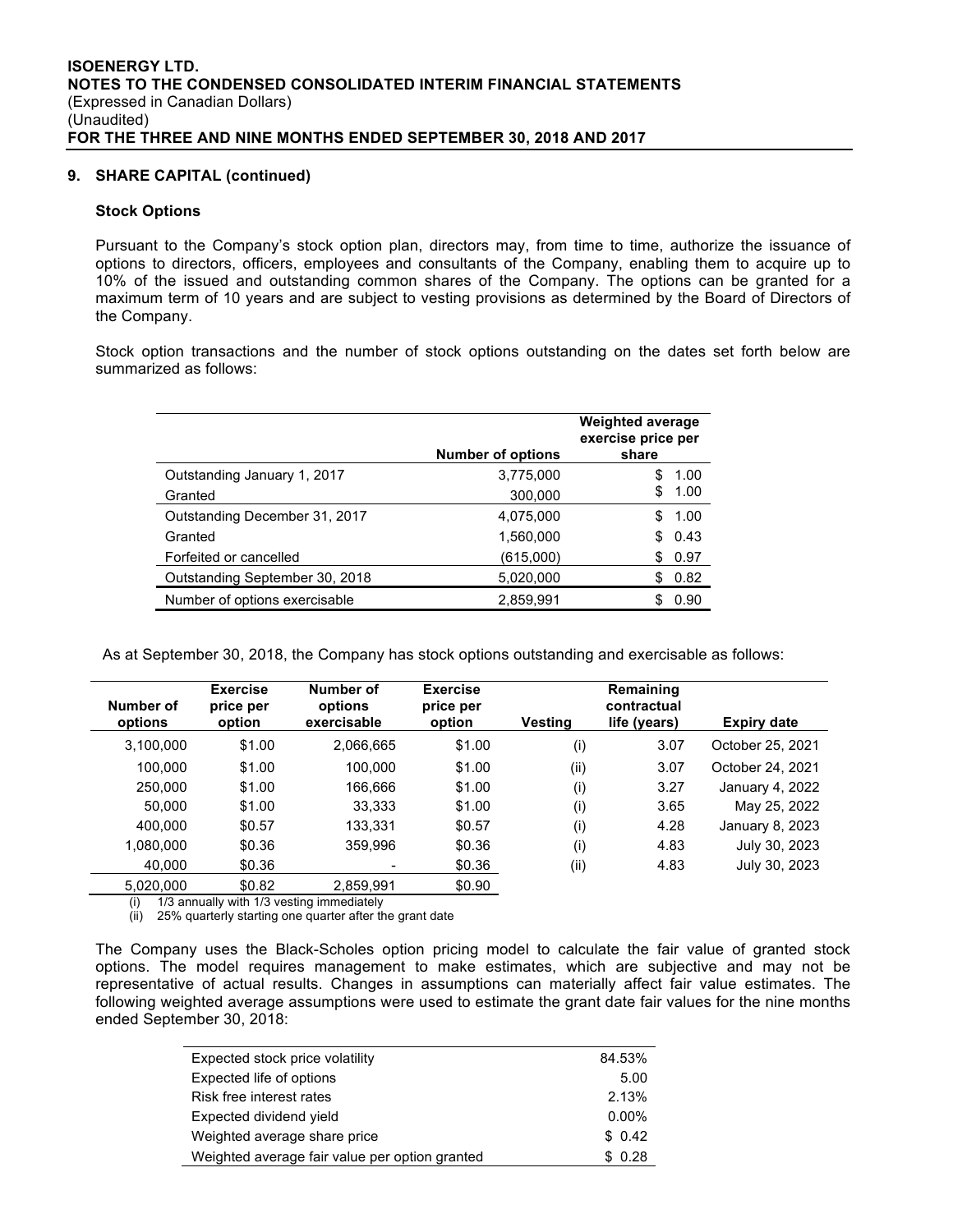#### **9. SHARE CAPITAL (continued)**

Share-based payments for options vested in the nine months ended September 30, 2018 amounted to \$443,544 (2017 - \$1,143,740) of which \$275,759 (2017 - \$840,758) was expensed to the statement of loss and comprehensive loss, and \$167,784 (2017 - \$302,982) was capitalized to exploration and evaluation assets. Share-based payments for options vested in the three months ended September 30, 2018 amounted to \$230,721 (2017 - \$350,909), of which \$158,863 (2017 - \$259,821) was expensed to the statement of loss and comprehensive loss, and \$71,858 (2017 - \$91,088) was capitalized to exploration and evaluation assets. In addition, in the second quarter of 2018 forfeitures of unvested options resulted in a reversal of \$96,202 of charges recorded in prior period.

#### **Warrants**

As of September 30, 2018 the Company has the following warrants outstanding:

| <b>Expiry</b><br>Date | <b>Number of warrants</b> | <b>Weighted average</b><br>exercise price per<br>share |  |  |
|-----------------------|---------------------------|--------------------------------------------------------|--|--|
| April 19, 2021        | 2.400.260                 | 0.60                                                   |  |  |

#### **10. RELATED PARTY TRANSACTIONS**

Key management personnel include those persons having authority and responsibility for planning, directing and controlling the activities of the Company as a whole. The Company has determined that key management personnel consists of executive and non-executive members of the Company's Board of Directors and corporate officers.

Remuneration attributed to key management personnel for the nine months ended September 30, 2018 is summarized as follows:

| Nine months ended September 30, 2018                        | <b>Short term</b><br>compensation |         | Share-based<br>compensation |         | Total |          |
|-------------------------------------------------------------|-----------------------------------|---------|-----------------------------|---------|-------|----------|
| Expensed in the statement of loss and<br>comprehensive loss | S                                 | 358.611 | S.                          | 305.442 |       | 664.053  |
| Capitalized to exploration and evaluation assets            |                                   | 279.424 |                             | 125.576 |       | 405,000  |
|                                                             |                                   | 638,035 |                             | 431.018 |       | .069.053 |

Remuneration attributed to key management personnel for the nine months ended September 30, 2017 is summarized as follows:

| Nine months ended September 30, 2017                        | <b>Short term</b><br>compensation |         | Share-based<br>compensation |         | Total |           |
|-------------------------------------------------------------|-----------------------------------|---------|-----------------------------|---------|-------|-----------|
| Expensed in the statement of loss and<br>comprehensive loss | S                                 | 426.825 | S                           | 691.862 |       | 1.118.687 |
| Capitalized to exploration and evaluation assets            |                                   | 245.012 |                             | 266.497 |       | 511,509   |
|                                                             | \$.                               | 671.837 |                             | 958.359 |       | .630,196  |

As of September 30, 2018 and December 31, 2017 – \$nil was included in accounts payable and accrued liabilities owing to directors and officers for compensation.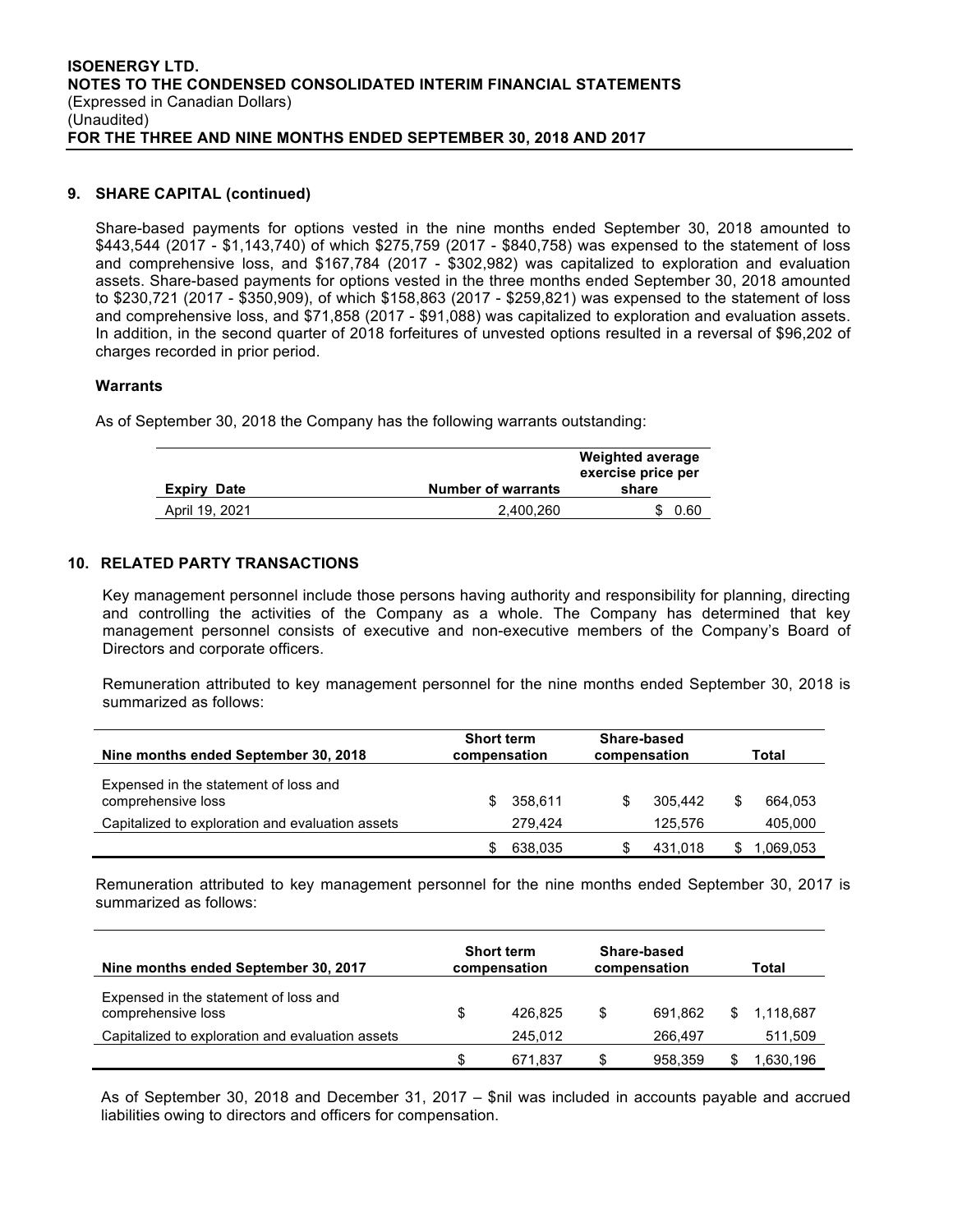## **10. RELATED PARTY TRANSACTIONS (Continued)**

During the nine months ended September 30, 2018 the company leased some equipment from NexGen for \$6,267 (2017 – nil).

The Company charges office lease and administrative expenditures to NxGold Ltd. ("NxGold"), a company with officers and directors in common. During the nine months ended September 30, 2018, office lease and administrative expenditures charged to NxGold amounted to \$32,200 (2017:nil). As at September 30, 2018, the Company was due \$nil from NxGold (December 31, 2017:nil).

## **11. CAPITAL MANAGEMENT**

The Company manages its capital structure and makes adjustments to it, based on the funds available to the Company, in order to support the acquisition, exploration and evaluation of assets. The Board of Directors does not impose quantitative return on capital criteria for management, but rather relies on the expertise of the Company's management to sustain the future development of the business.

In the management of capital, the Company considers all types of equity and is dependent on third party financing, whether through debt, equity, or other means. Although the Company has been successful in raising funds to date, there is no assurance that the Company will be successful in obtaining required financing in the future or that such financing will be available on terms acceptable to the Company.

The properties in which the Company currently has an interest are in the exploration stage. As such the Company, has historically relied on the equity markets to fund its activities. The Company will continue to assess new properties and seek to acquire an interest in additional properties if it determines that there is sufficient geologic or economic potential and if it has adequate financial resources to do so.

Management reviews its capital management approach on an on-going basis and believes that this approach, given the relative size of the Company, is reasonable. The Company is not subject to externally imposed capital requirements. There were no changes in the Company's approach to capital management during the period.

## **12. FINANCIAL INSTRUMENTS**

The Company's financial instruments consist of cash, accounts receivable, accounts payable and accrued liabilities.The fair values of the Company's financial instruments approximate their carrying value, due to their short-term maturities or liquidity. The Company's cash and accounts receivable are classified at their amortized costs.

## **Financial instrument risk exposure**

As at September 30, 2018, the Company's financial instrument risk exposure and the impact thereof on the Company's financial instruments are summarized below:

## **(a) Credit Risk**

Credit risk is the risk that one party to a financial instrument will fail to discharge an obligation and cause the other party to incur a financial loss. As at September 30, 2018, the Company has cash on deposit with a large Canadian bank. Credit risk is concentrated as a significant amount of the Company's cash and cash equivalents is held at one financial institution. Management believes the risk of loss to be remote. The Company's accounts receivable consists of input tax credits receivable from the Government of Canada and interest accrued on cash equivalents. Accordingly, the Company does not believe it is subject to significant credit risk.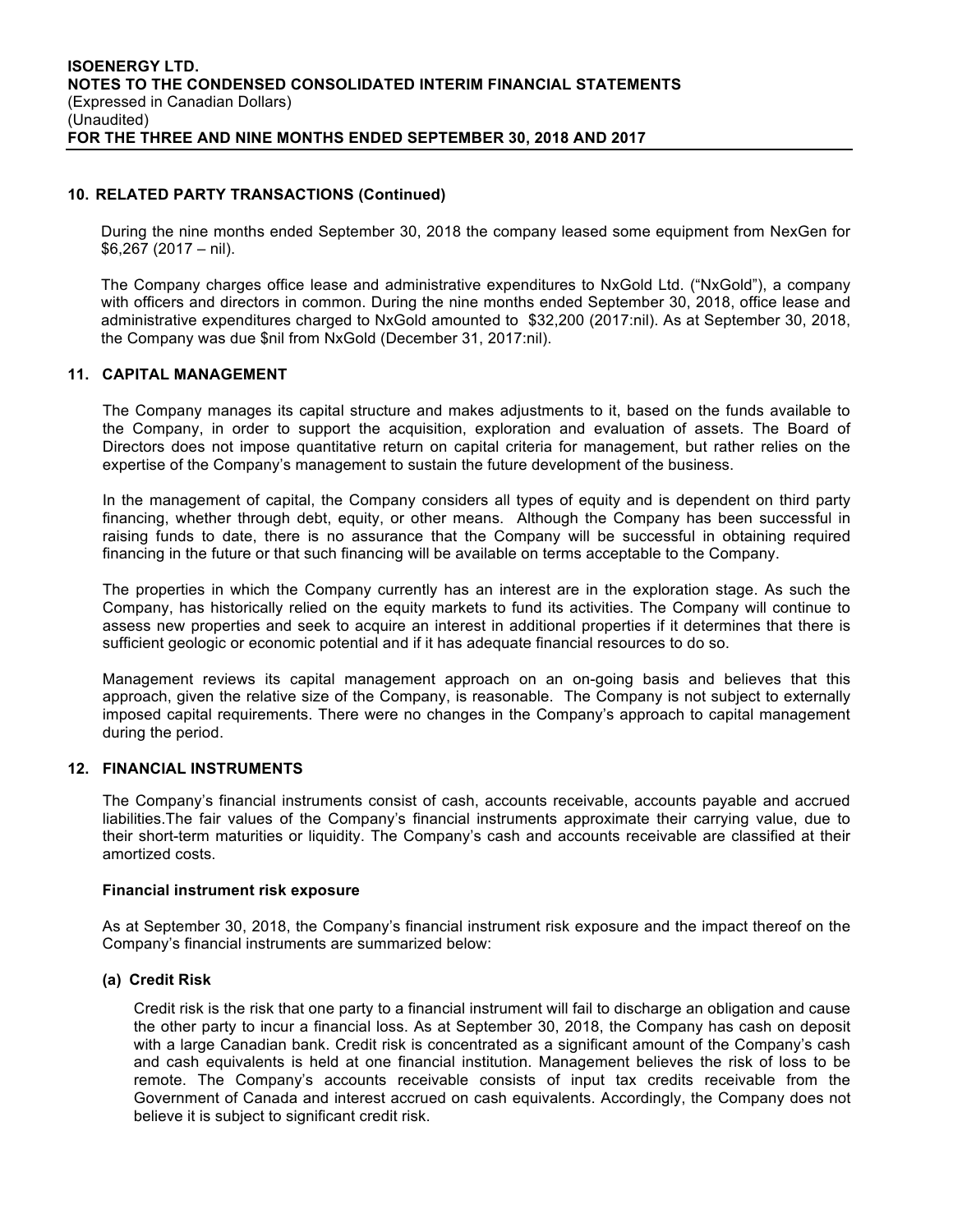## **12. FINANCIAL INSTRUMENTS (continued)**

#### **(b) Liquidity Risk**

Liquidity risk is the risk that an entity will encounter difficulty in raising funds to meet its obligations under financial instruments. The Company manages liquidity risk by maintaining sufficient cash balances. Liquidity requirements are managed based on expected cash flows to ensure that there is sufficient capital to meet short-term obligations. As at September 30, 2018, the Company had a working capital balance of \$1,898,346, including cash of \$1,853,594.

#### **(c) Market Risk**

Market risk is the risk of loss that may arise from changes in market factors such as interest rates, foreign exchange rates and commodity and equity prices.

#### **(i) Interest Rate Risk**

Interest rate risk is the risk that the future cash flows from a financial instrument will fluctuate due to changes in market interest rates. The Company holds its cash in bank accounts that earn variable interest rates. Due to the short-term nature of these financial instruments, fluctuations in market rates do not have a significant impact on the estimated fair value of the Company's cash and cash equivalent balances as of September 30, 2018.

#### **(ii) Foreign Currency Risk**

The functional currency of the Company is the Canadian dollar. Currency transaction risk and currency translation risk is the risk that fluctuations of the Canadian dollar in relation to other currencies may impact the fair value of financial assets, liabilities and operating results. As of September 30, 2018, the Company had no financial assets or liabilities that were subject to currency translation risk. The Company maintains a Canadian dollar bank account in Canada.

## **(iii) Price risk**

The Company is exposed to price risk with respect to commodity and equity prices. Equity price risk is defined as the potential adverse impact of movements in individual equity prices or general movements in the level of the stock market on the Company's financial performance. Commodity price risk is defined as the potential adverse impact of commodity price movements and volatilities on financial performance and economic value. Future declines in commodity prices may impact the valuation of long-lived assets. The Company closely monitors the commodity prices of uranium, individual equity movements, and the stock market.

## **13. SEGMENT INFORMATION**

The Company operates in one reportable segment, being the acquisition, exploration and development of uranium properties. All of the Company's non-current assets are located in Canada.

## **14. SUPPLEMENTAL DISCLOSURE WITH RESPECT TO CASH FLOWS**

There was no cash paid for income tax or interest in the nine months ended September 30, 2018 and 2017.

Non-cash transactions in the nine months ended September 30, 2018 and 2017 included:

**(a)** A non-cash transaction of \$167,785 (2017 – \$302,982) related to share-based payments was included in exploration and evaluation assets.